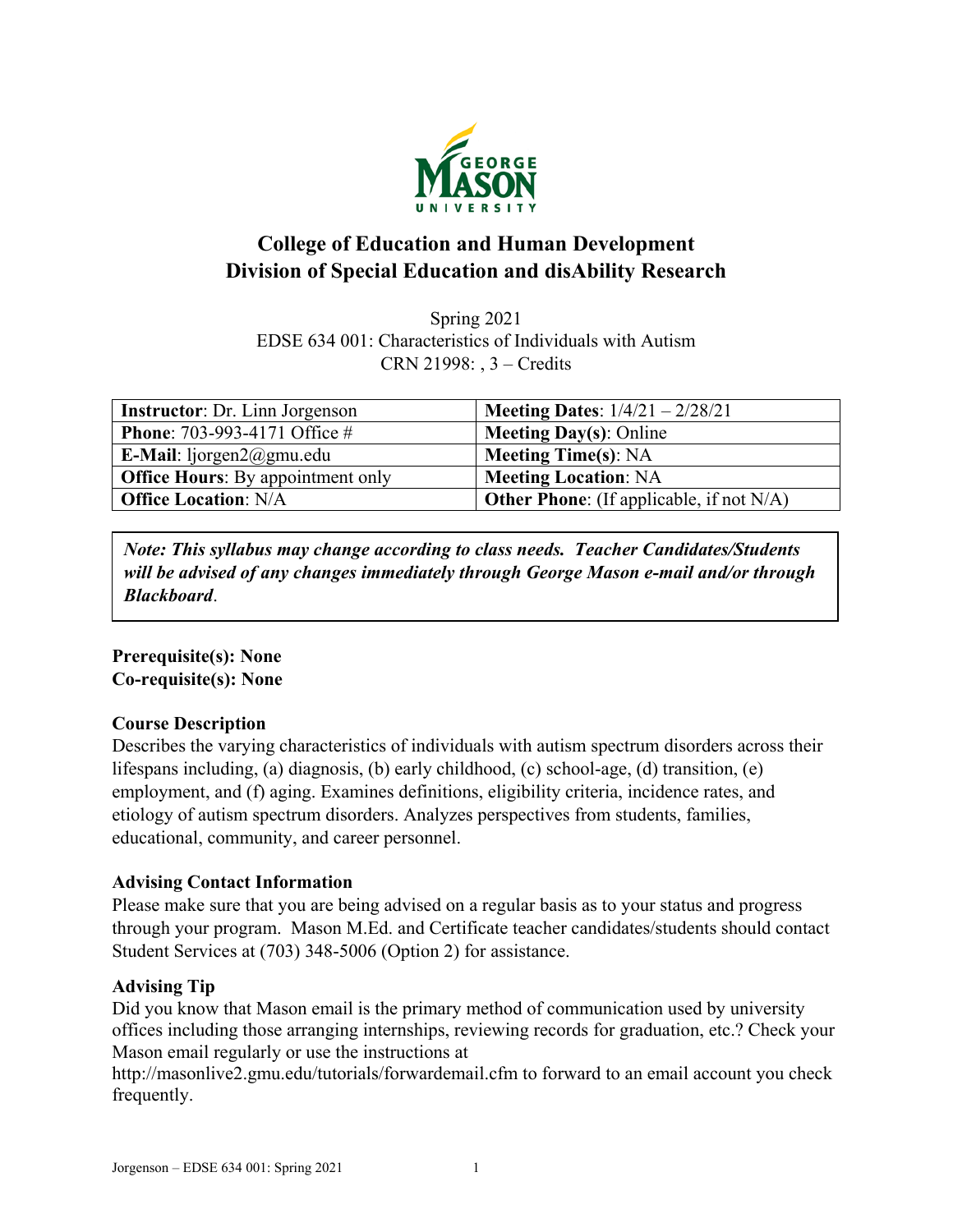# **Course Delivery Method**

Learning activities include the following:

- 1. Class lecture and discussion
- 2. Application activities
- 3. Small group activities and assignments
- 4. Video and other media supports
- 5. Research and presentation activities
- 6. Electronic supplements and activities via Blackboard

This course will be delivered online (76% or more) using an asynchronous format via the Blackboard Learning Management system (LMS) housed in the MyMason portal. You will log in to the Blackboard (Bb) course site using your Mason email name (everything before @masonlive.gmu.edu) and email password. The course site will be available in accordance with the posted start date.

**Under no circumstances, may candidates/students participate in online class sessions (either by phone or Internet) while operating motor vehicles. Further, as expected in a face-to-face class meeting, such online participation requires undivided attention to course content and communication.**

### **Technical Requirements**

To participate in this course, students will need to satisfy the following technical requirements:

• High-speed Internet access with standard up-to-date browsers. To get a list of Blackboard's supported browsers see: [Browser support](https://help.blackboard.com/Learn/Student/Getting_Started/Browser_Support#supported-browsers) [\(https://help.blackboard.com/Learn/Student/Getting\\_Started/Browser\\_Support#supported](https://help.blackboard.com/Learn/Student/Getting_Started/Browser_Support#supported-browsers) [-browsers\)](https://help.blackboard.com/Learn/Student/Getting_Started/Browser_Support#supported-browsers)

To get a list of supported operation systems on different devices see: [Tested devices and](https://help.blackboard.com/Learn/Student/Getting_Started/Browser_Support#tested-devices-and-operating-systems)  [operating systems](https://help.blackboard.com/Learn/Student/Getting_Started/Browser_Support#tested-devices-and-operating-systems) [\(https://help.blackboard.com/Learn/Student/Getting\\_Started/Browser\\_Support#tested](https://help.blackboard.com/Learn/Student/Getting_Started/Browser_Support#tested-devices-and-operating-systems)[devices-and-operating-systems\)](https://help.blackboard.com/Learn/Student/Getting_Started/Browser_Support#tested-devices-and-operating-systems)

- Students must maintain consistent and reliable access to their GMU email and Blackboard, as these are the official methods of communication for this course.
- Students may be asked to create logins and passwords on supplemental websites and/or to download trial software to their computer or tablet as part of course requirements.
- The following software plug-ins for PCs and Macs, respectively, are available for free download:
	- o [Adobe Acrobat Reader](https://get.adobe.com/reader/) [\(https://get.adobe.com/reader/\)](https://get.adobe.com/reader/)
	- o [Windows Media Player](https://support.microsoft.com/en-us/help/14209/get-windows-media-player) [\(https://support.microsoft.com/en-us/help/14209/get](https://support.microsoft.com/en-us/help/14209/get-windows-media-player)[windows-media-player\)](https://support.microsoft.com/en-us/help/14209/get-windows-media-player)
	- o [Apple Quick Time Player](http://www.apple.com/quicktime/download/) [\(www.apple.com/quicktime/download/\)](http://www.apple.com/quicktime/download/)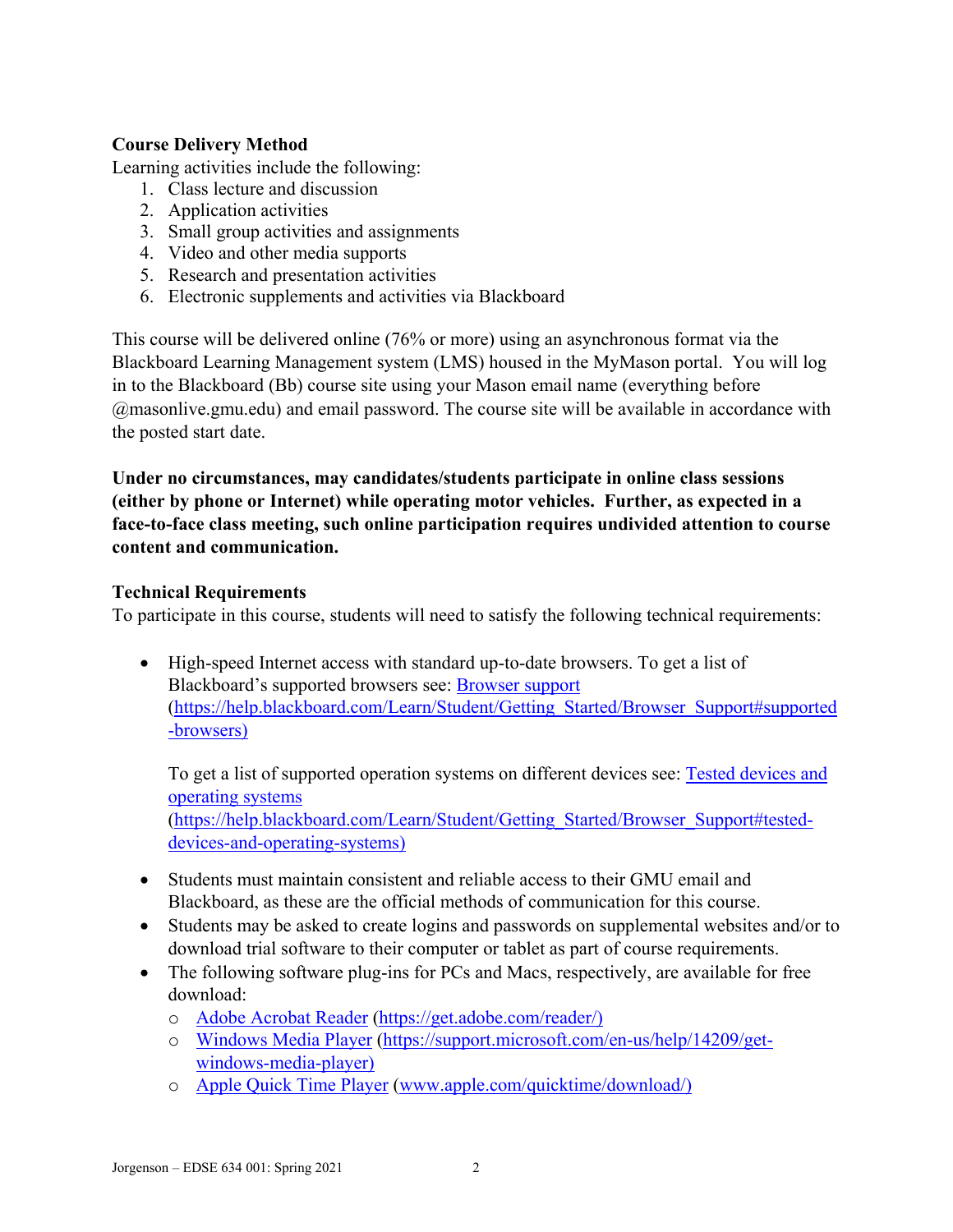# **Expectations**

Course Week:

Because asynchronous courses do not have a "fixed" meeting day, our week will start on Tuesdays at 12:01 a.m., and finish on Mondays at 11:55 p.m.

Our course week will begin on the day that our synchronous meetings take place as indicated on the Schedule of Classes.

- Log-in Frequency: Students must actively check the course Blackboard site and their GMU email for communications from the instructor, class discussions, and/or access to course materials at least 3 times per week.
- Participation:

Students are expected to actively engage in all course activities throughout the semester, which includes viewing all course materials, completing course activities and assignments, and participating in course discussions and group interactions.

- Technical Competence: Students are expected to demonstrate competence in the use of all course technology. Students who are struggling with technical components of the course are expected to seek assistance from the instructor and/or College or University technical services.
- Technical Issues:

Students should anticipate some technical difficulties during the semester and should, therefore, budget their time accordingly. Late work will not be accepted based on individual technical issues.

• Workload:

Please be aware that this course is **not** self-paced. Students are expected to meet *specific deadlines* and *due dates* listed in the **Class Schedule** section of this syllabus. It is the student's responsibility to keep track of the weekly course schedule of topics, readings, activities and assignments due.

• Instructor Support:

Students may schedule a one-on-one meeting to discuss course requirements, content or other course-related issues. Those unable to come to a Mason campus can meet with the instructor via telephone or web conference. Students should email the instructor to schedule a one-on-one session, including their preferred meeting method and suggested dates/times.

• Netiquette:

The course environment is a collaborative space. Experience shows that even an innocent remark typed in the online environment can be misconstrued. Students must always re-read their responses carefully before posting them, so as others do not consider them as personal offenses. *Be positive in your approach with others and diplomatic in selecting your words*. Remember that you are not competing with classmates, but sharing information and learning from others. All faculty are similarly expected to be respectful in all communications.

• Accommodations: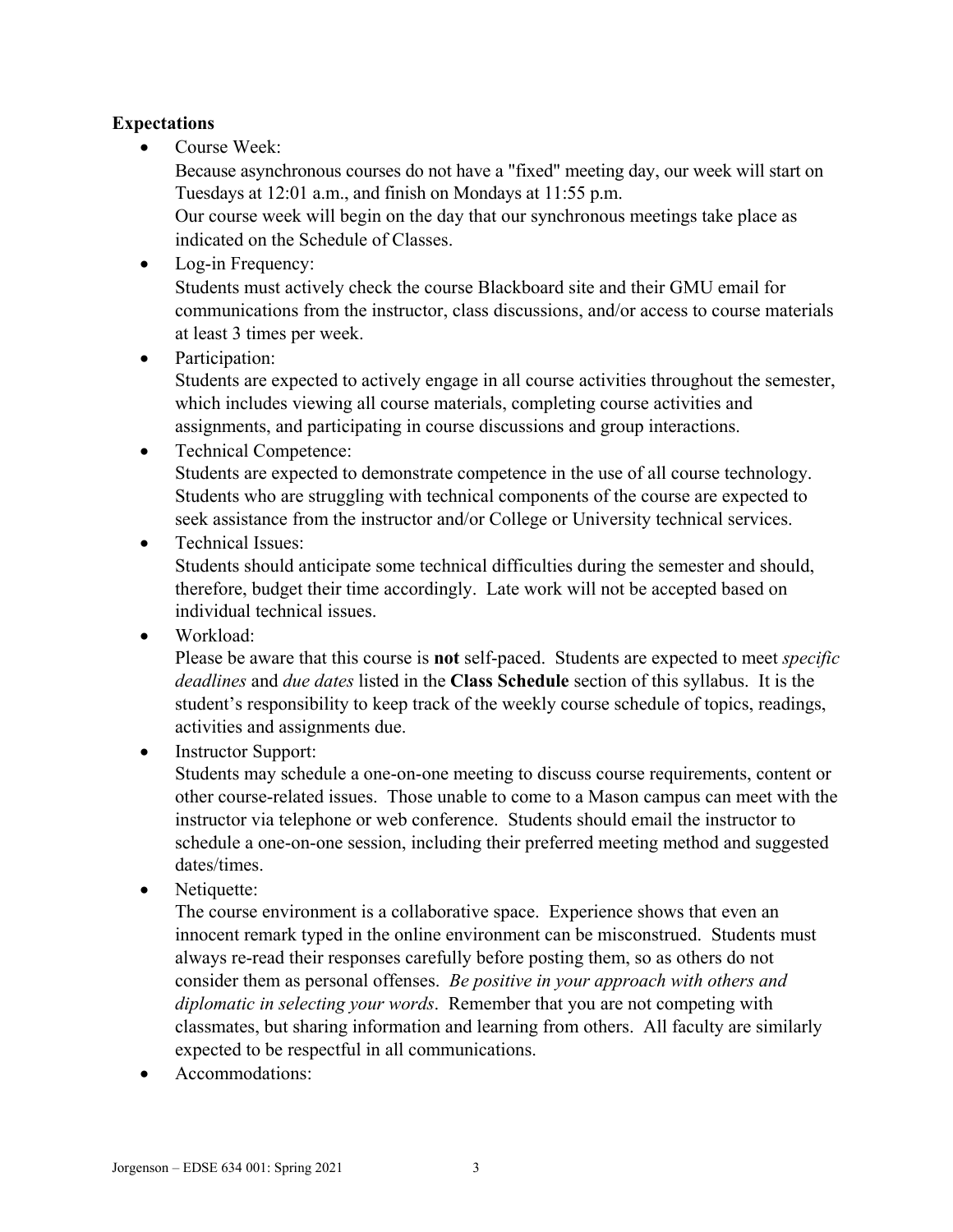Online learners who require effective accommodations to insure accessibility must be registered with George Mason University Disability Services.

### **Learner Outcomes**

Upon completion of this course, teacher candidates/students will be able to:

1. Describe the characteristics and diagnosis of autism spectrum disorder as defined by the most recent version of the Diagnostic and Statistical Manual of Mental Disorders.

2. Discriminate between and analyze varying perspectives on the etiology and prevalence of autism spectrum disorder.

3. Examine the characteristics of individuals with autism spectrum disorder throughout their lifespans.

4. Describe the wide range of skills and diversity of individuals with autism spectrum disorder across their lifespans.

5. Describe and evaluate responsive, research-based instructional techniques for individuals with autism spectrum disorder.

6. Review a variety of assessments to determine strengths and needs to formulate a comprehensive picture of an individual with autism spectrum disorder.

7. Distinguish between types of integration and activities that promote ideal sensory that promote ideal sensory levels with autism spectrum disorder.

### **Course Relationship to Program Goals and Professional Organizations**

This course is part of the George Mason University, School of Education (SOED), Special Education Program for the Teaching Students with Autism Graduate Certificate. This program complies with the skill competencies for professionals and paraprofessionals in Virginia supporting individuals with autism across the lifespan developed by the Virginia Autism Council. The competencies addressed in this class include General Autism Knowledge, Instructional Programming, and Social Skills.

### **Required Textbooks**

- Boucher, J. (2017). *Autism spectrum disorder: Characteristics, causes and practical issues*. Sage: Thousand Oaks, CA. ISBN: 9781446295670
- Hall, L.J. (2018). *Autism spectrum disorders: From theory to practice (3<sup>rd</sup> ed.)*. Pearson: London. ISBN: 9780134461168
- LaBarbera, R. (2019). *Educating students with autism spectrum disorders*: *Partnering with Families for Positive Outcomes.* Sage: Thousand Oaks, CA. ISBN: 9781506338866

### **Recommended Textbooks**

American Psychological Association. (2020). *Publication manual of the American Psychological Association* (7th ed.).<https://doi.org/10.1037/0000165-000>

# **Course Performance Evaluation**

Students are expected to submit all assignments on time in the manner outlined by the instructor (e.g., Blackboard, VIA, hard copy).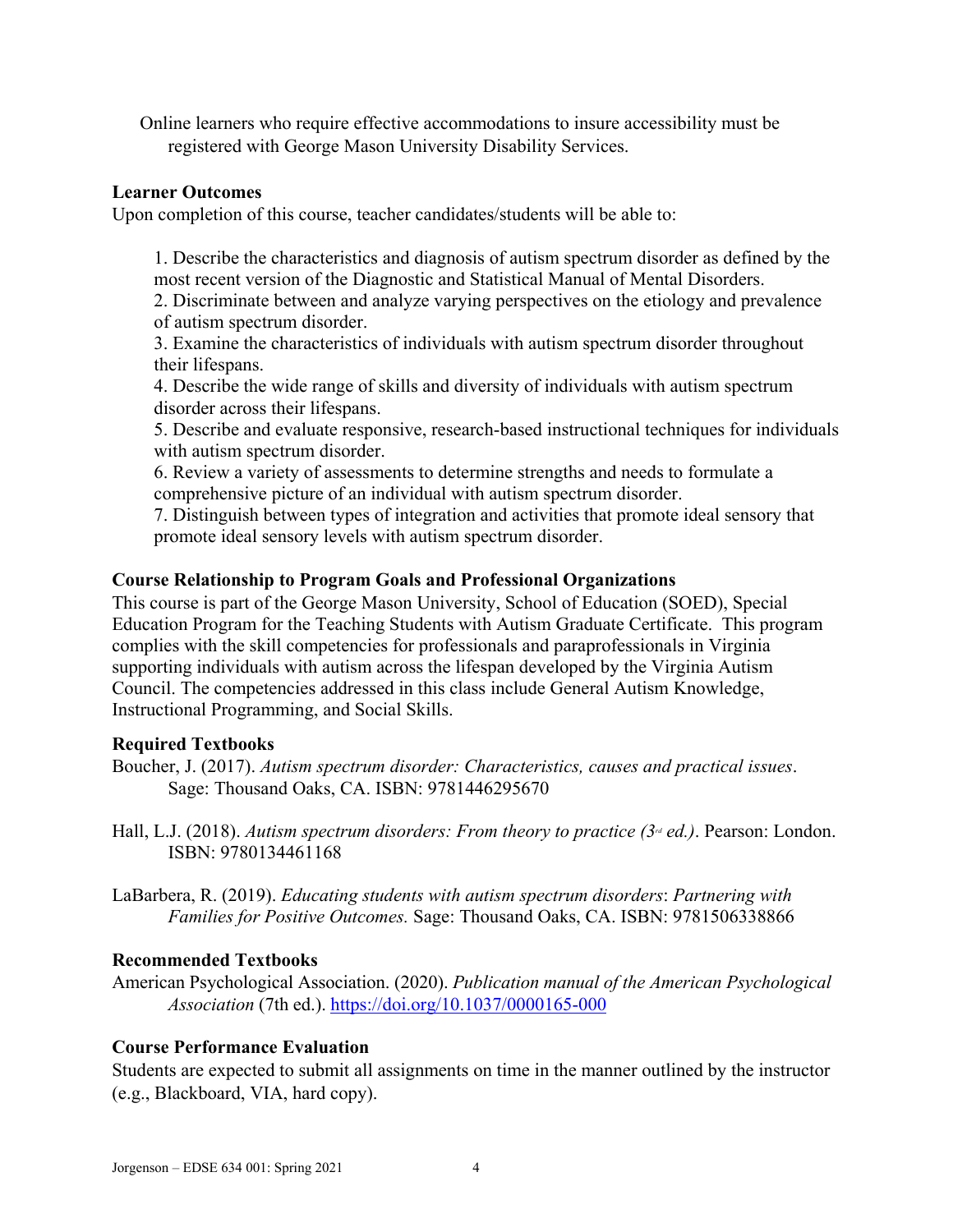### **VIA Performance-Based Assessment Submission Requirement**

It is critical for the special education program to collect data on how our students are meeting accreditation standards. Every teacher candidate/student registered for an EDSE course with a required Performance-based Assessment (PBA) is required to upload the PBA to VIA (regardless of whether a course is an elective, a one-time course or part of an undergraduate minor). A PBA is a specific assignment, presentation, or project that best demonstrates one or more CEC, InTASC or other standard connected to the course. A PBA is evaluated in two ways. The first is for a grade, based on the instructor's grading rubric. The second is for program accreditation purposes. Your instructor will provide directions as to how to upload the PBA to VIA.

For EDSE 634, the required PBA is the *Assessment Assignment*. Please check to verify your ability to upload items to VIA before the PBA due date.

### **Assignments and/or Examinations**

#### **Performance-based Assessment**

(VIA submission required)

#### **Media Perception Video Assignment**

The major assignment in this course is a Media Perception Video assignment. This assignment will provide you with the opportunity to select a novel that focuses on a character with Autism Spectrum Disorder (ASD), read the novel.

#### **VIA Media Perception Video Assignment Part 1:**

Once you have explored the character fully, you will prepare a video to share with the class in order to explain your synopsis of the book and a comparison of the character to the DSM 5.

Your video should include the following:

#### 1. **Summary of book including**:

- a. Description of characters
- b. Background
- c. Setting
- d. Plot
- 2. **Characteristics of ASD**: Describe a minimum of three characteristics of ASD that are evident in the book's character. Include at least one social characteristic.
- 3. **Strengths:** Describe a minimum of three strengths that the book's character with ASD displays.
- 4. **Challenges:** Describe a minimum of three challenges that the book's character with ASD displays.
- 5. **Personal Reflection:** Provide a personal reflection of the book's content, including:
	- a. Characters
	- b. Plot elements
	- c. How your values, experiences, beliefs, andunderstanding of ASD influence your response to the novel.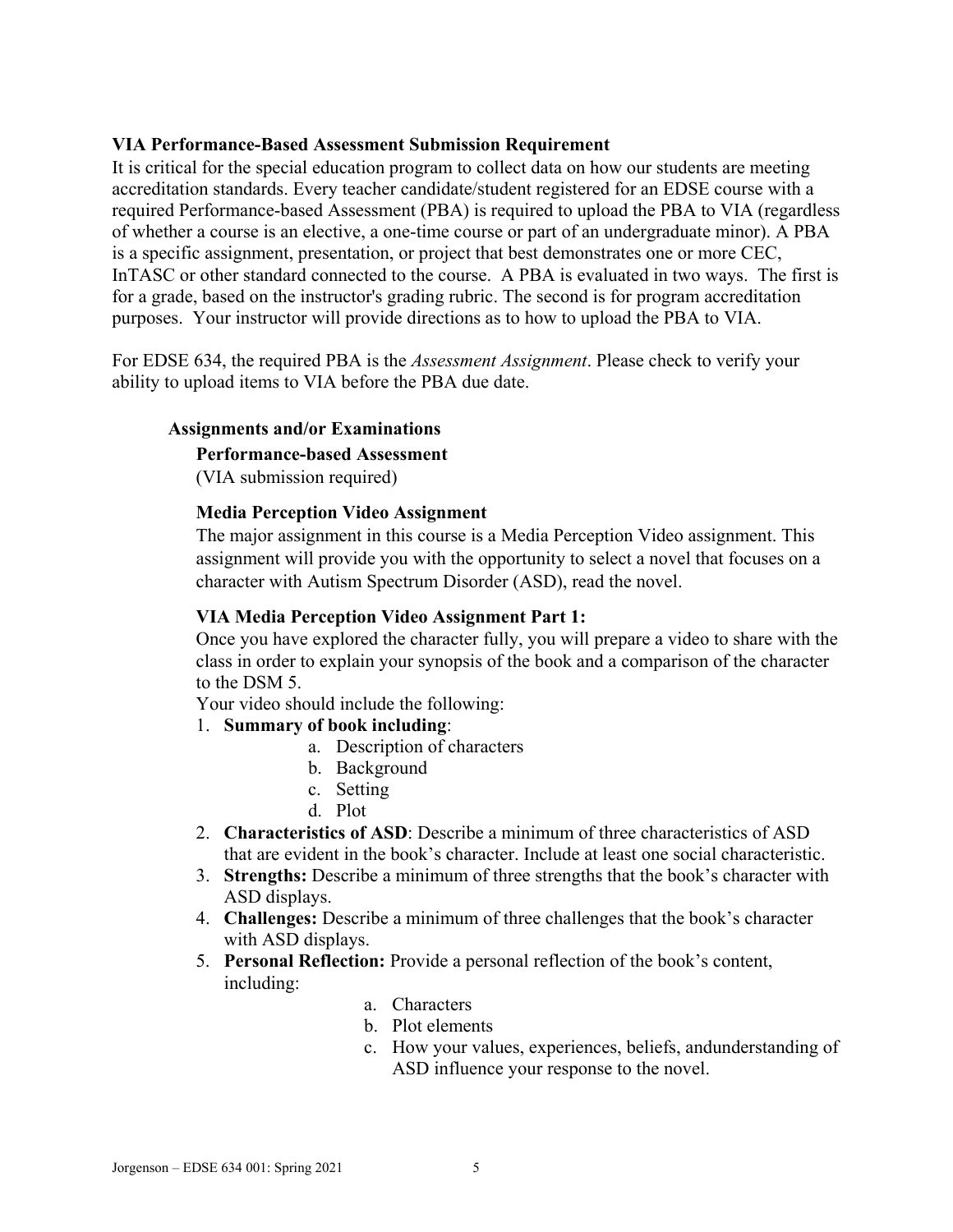Book List:

- [Love Anthony b](https://www.amazon.com/dp/B007EDYKSE/ref=dp-kindle-redirect?_encoding=UTF8&btkr=1)y Lisa Genova
- [Best Boy](https://www.amazon.com/Best-Boy-Novel-Eli-Gottlieb-ebook/dp/B00OBSZNT0/ref=sr_1_1?s=digital-text&ie=UTF8&qid=1534357232&sr=1-1&keywords=best+boy) by Eli Gottlieb
- [The Curious Incident of the Dog in the Night-Time](https://www.amazon.com/Curious-Incident-Dog-Night-Time-Contemporaries-ebook/dp/B000FC1MCS/ref=sr_1_1?s=digital-text&ie=UTF8&qid=1534357281&sr=1-1&keywords=The+Curious+Incident+of+the+Dog+in+the+Night-Time) by Mark Haddon
- [Ginny Moon](https://www.amazon.com/s?url=search-alias%3Ddigital-text&field-keywords=Ginny+Moon) by Benjamin Ludwig
- [House Rules](https://www.amazon.com/House-Rules-Novel-Jodi-Picoult-ebook/dp/B0035G08QM/ref=sr_1_1?s=digital-text&ie=UTF8&qid=1534357393&sr=1-1&keywords=house+rules) by Jodi Picoult
- [The Rosie Project](https://www.amazon.com/Rosie-Project-Novel-Tillman-Book-ebook/dp/B00BSBR9N6/ref=sr_1_1?s=digital-text&ie=UTF8&qid=1534357438&sr=1-1&keywords=The+Rosie+Project&dpID=51zS47EOayL&preST=_SY445_QL70_&dpSrc=srch) by Graeme Simsion

*NOTE: Links are provided to the books in Amazon.com, but you are NOT obligated to purchase from there.*

#### **VIA Media Perception Video Assignment Part 2:**

You will also be responding to two classmates' book analysis videos (please select those who do not yet have responses). Some possible items that you may choose to address in your response include:

- o Ask a follow-up question about the plot or characters in their book
- o Make a connection between your peers' content and your own
- o Comment on a specific piece of information from your peer's video

This assignment will be broken down into small chunks and you will be given guidance each week on which part of the assignment you should be completing.

### **College Wide Common Assessment (VIA submission required)**  $N/A$

#### **Other Assignments**

#### **Modules**

All modules will begin on Tuesdays at 12:01 a.m. and must be concluded with work submitted by Monday at 11:55 p.m. **Each module will have an assignment to complete by the end of the module based upon that week's learning. The assignments noted on the schedule are more labor intensive and are designated in bold so you can manage your time wisely.**

#### **Course Policies and Expectations**

#### **Attendance/Participation**

All course work will be online in an Asynchronous format. There will be no face-to-face meeting.

#### **Late Work**

Work is considered on time if it is submitted by 11:59 p.m. on the date that it is due. *Ten percent of the available points* for the assignment will be deducted each day for late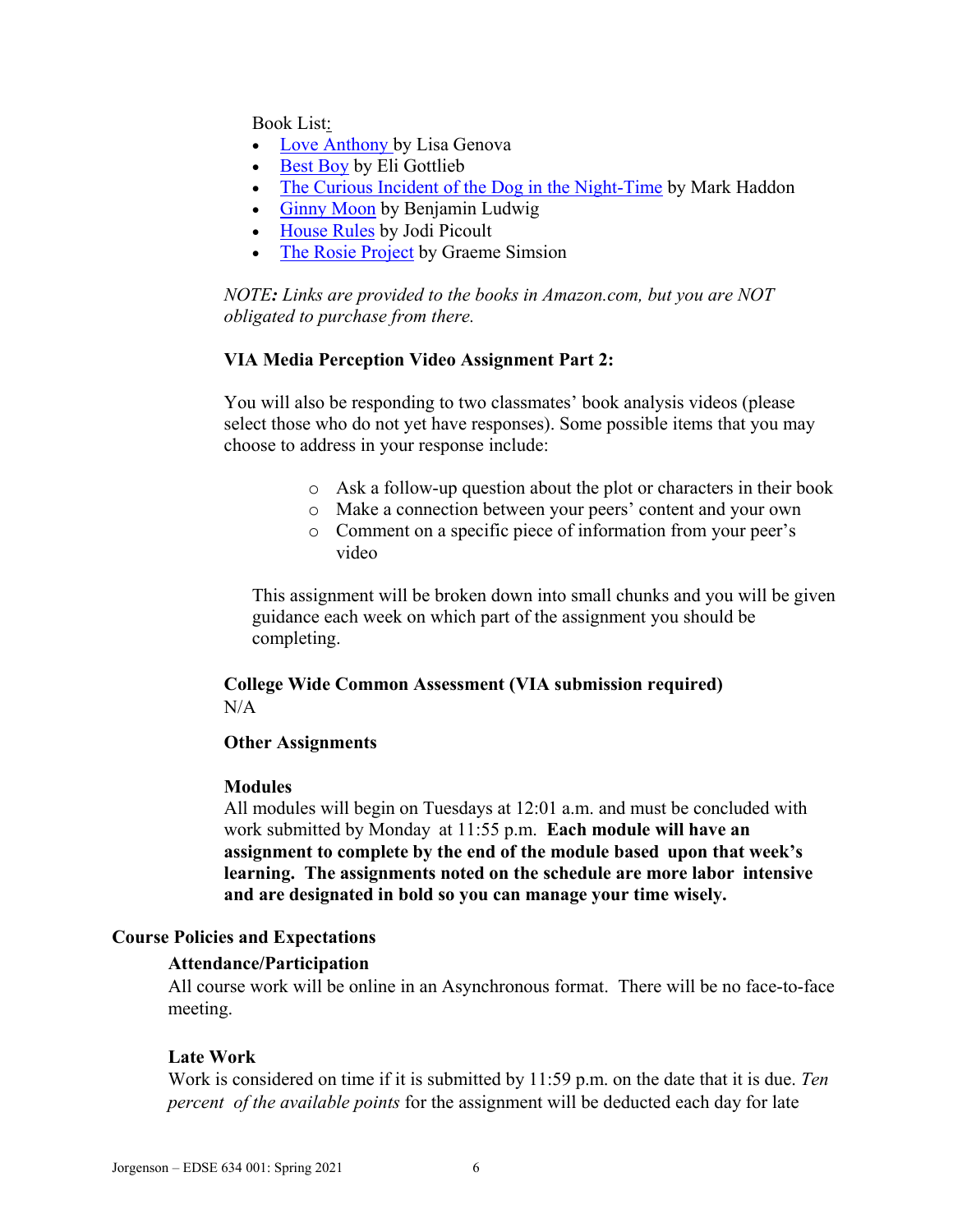submissions during the first week after the due date. *After one week* **from the due date, assignments will not be accepted***.* Thus an assignment that is three days late is able to obtain only 70% of the points for the assignment regardless of the quality of the work. After one week, the assignment will no longer be accepted and a score of zero will be entered into the grade book for that assignment.

The date that the assignment was received by the instructor **via email or Blackboard**  will be considered the date submitted. Submitting an assignment late does not alter the due dates of the other assignments and prevents timely feedback to students regarding their work that may be of value in later assignments. Strive to keep up with the assignment schedule so that you will be able to have appropriate formative evaluation and feedback from your instructor across the semester.

### **Other Requirements**

### *Communication*.

The best way to contact me is through email. There is a Send Email icon on the left navigation bar in the course. My email (as well as the emails of your classmates) is located here. I will check email at least once a day on weekdays. I will respond to emails within 24 hours, if not sooner, on weekdays. On the weekends, I will check email on Sunday evening only.

# **Grading Scale (traditional rounding principles apply)**

 $93-100% = A$  $90-92\% = A$ - $87-89\% = B+$  $83-86% = B$  $80 - 82\% = B$  $70-79\% = C$  $< 69\% = F$ 

**\*Note:** The George Mason University Honor Code will be strictly enforced. See [Academic](https://oai.gmu.edu/)  [Integrity Site](https://oai.gmu.edu/) [\(https://oai.gmu.edu/\)](https://oai.gmu.edu/) and [Honor Code and System](https://catalog.gmu.edu/policies/honor-code-system/)

[\(https://catalog.gmu.edu/policies/honor-code-system/\)](https://catalog.gmu.edu/policies/honor-code-system/). Students are responsible for reading and understanding the Code. "To promote a stronger sense of mutual responsibility, respect, trust, and fairness among all members of the George Mason University community and with the desire for greater academic and personal achievement, we, the student members of the university community, have set forth this honor code: Student members of the George Mason University community pledge not to cheat, plagiarize, steal, or lie in matters related to academic work." Work submitted must be your own new, original work for this course or with proper citations.

# **Professional Dispositions**

Students are expected to exhibit professional behaviors and dispositions at all times. See [Policies and Procedures](https://cehd.gmu.edu/students/polices-procedures/) [\(https://cehd.gmu.edu/students/polices-procedures/.](https://cehd.gmu.edu/students/polices-procedures/)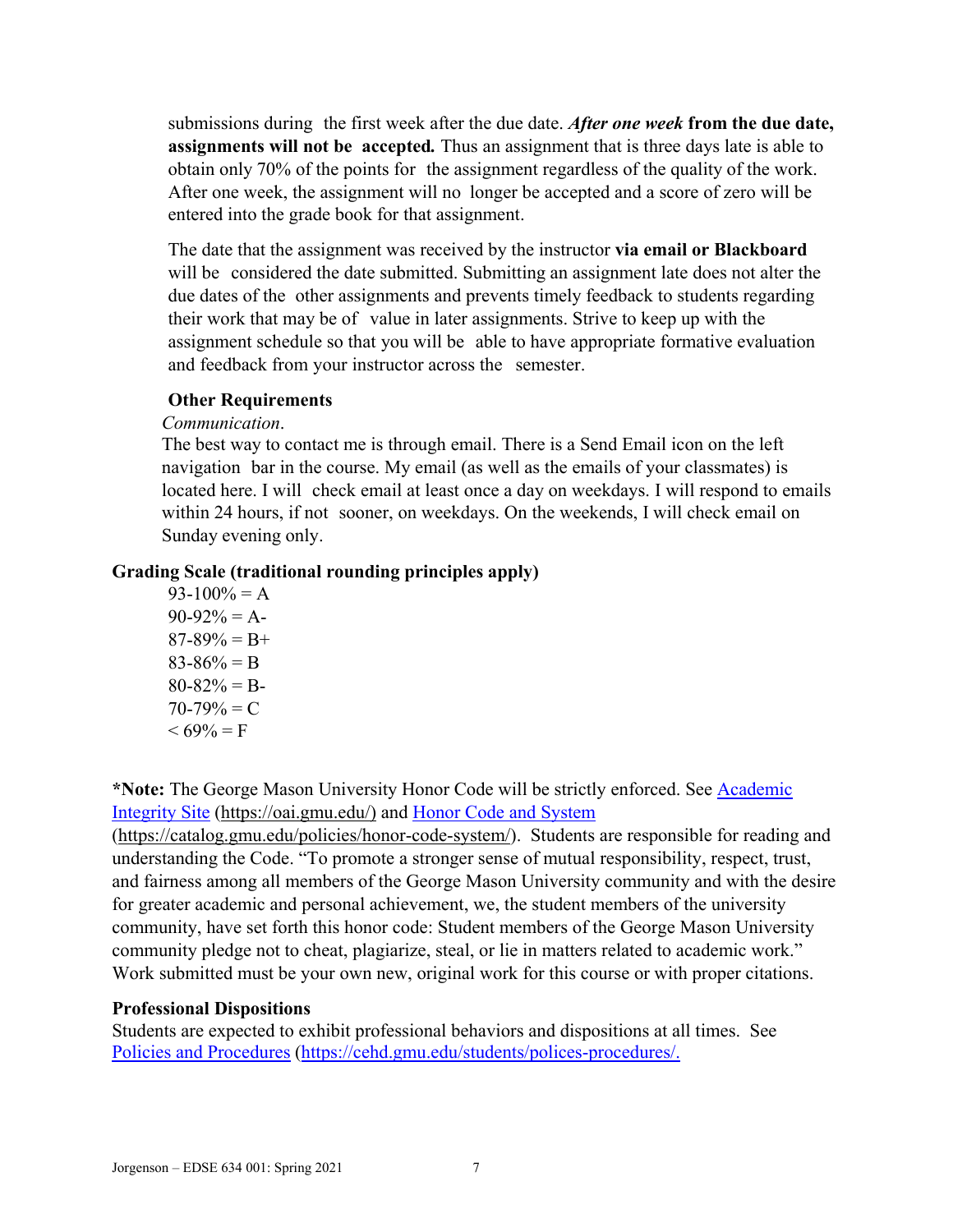# **Class Schedule**

\*Note: Faculty reserves the right to alter the schedule as necessary, with notification to students.

| <b>Module</b>  | <b>Topics and</b><br><b>Readings</b> | <b>Module Assignments</b>                                                                                                                                                                                                                        |
|----------------|--------------------------------------|--------------------------------------------------------------------------------------------------------------------------------------------------------------------------------------------------------------------------------------------------|
| 1              | Characteristics<br>See Blackboard    | <b>Assigned Articles</b><br>$\bullet$<br><b>Introductory Discussion</b><br>$\bullet$<br>Getting to Know You<br>$\bullet$                                                                                                                         |
|                | module for readings                  | Characteristic of the Week<br>Knowledge Check<br>$\bullet$                                                                                                                                                                                       |
| $\overline{2}$ | History                              | A Look Into the World of Autism Discussion Board<br>$\bullet$<br><b>Timeline Assignment</b><br>$\bullet$<br>Media Perception Assignment, Part A<br>$\bullet$<br>Characteristic of the Week<br>$\bullet$<br>Knowledge Check<br>٠                  |
| 3              | DSM <sub>5</sub>                     | <b>DSM-5</b> Assignment<br>$\bullet$<br>Characteristic of the Week<br>$\bullet$<br>Knowledge Check<br>$\bullet$                                                                                                                                  |
| $\overline{4}$ | Assessment                           | Characteristic of the Week<br>$\bullet$<br>Knowledge Check<br>$\bullet$<br>Mid-Course Survey<br>$\bullet$                                                                                                                                        |
| 5              | Perspectives in<br>Media             | Media Perception Discussion Board<br>$\bullet$<br>Characteristic of the Week<br>Knowledge Check<br>$\bullet$                                                                                                                                     |
| 6              | Social Play                          | Language Simplification Discussion Board<br>$\bullet$<br>Characteristic of the Week<br>$\bullet$<br>Knowledge Check<br>$\bullet$<br>VIA Media Perception Video Assignment Part 1<br>$\bullet$<br>Due                                             |
| 7              | Module 7 -<br>Cognition              | Theory of Mind Journal<br>$\bullet$<br>IRIS Video Compare/Contrast<br>$\bullet$<br><b>Autism Reference Discussion Board</b><br>Characteristic of the Week<br>Knowledge Check<br>VIA Media Perception Video Assignment Part 2<br>$\bullet$<br>Due |
| 8              | Module $8 -$ Sensory<br>Integration  | <b>Sensory Toolbox</b><br>$\bullet$<br><b>Sensory Diet</b><br>٠<br>Characteristic of the Week<br>$\bullet$<br>End of Couse Evaluation                                                                                                            |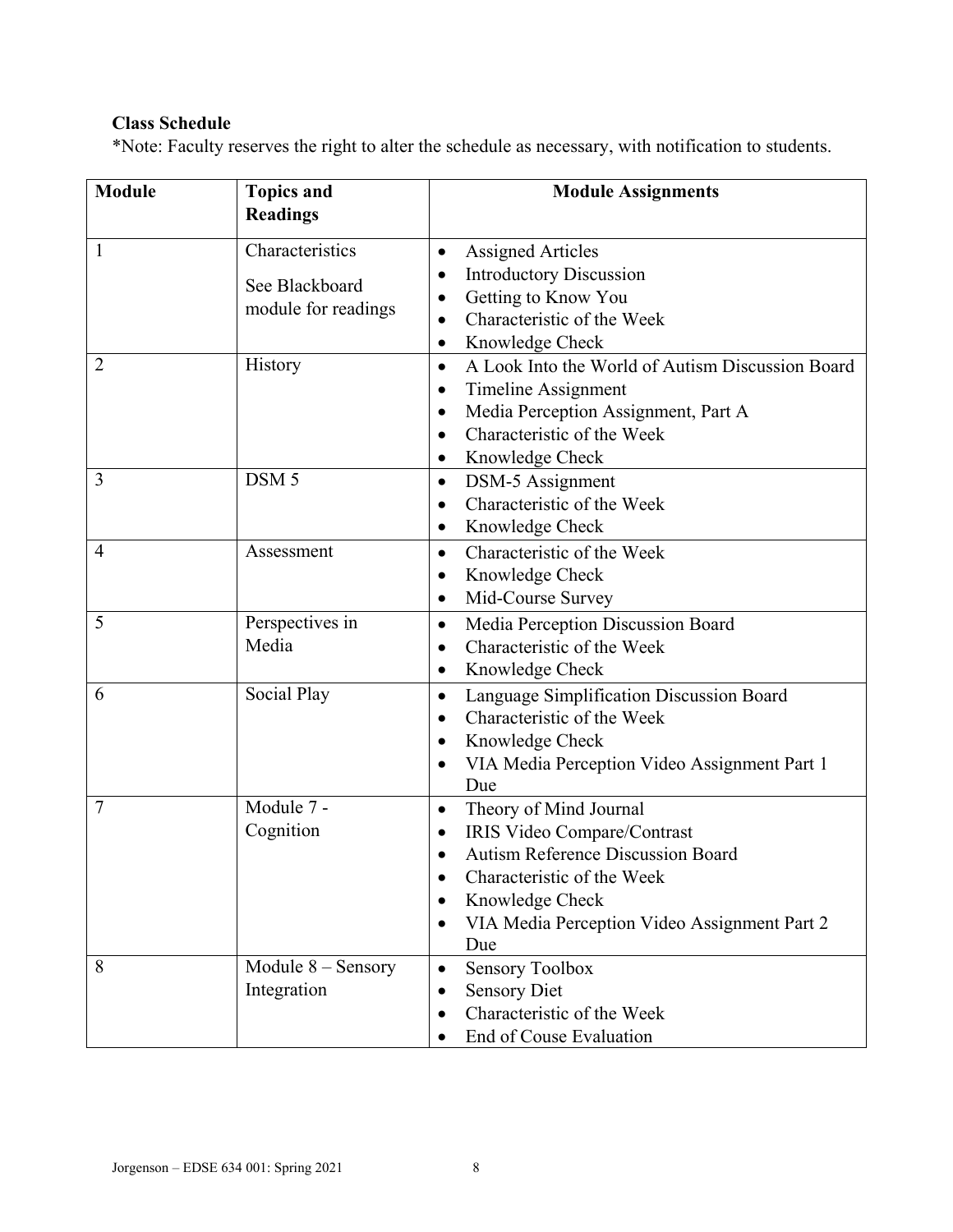# **Core Values Commitment**

The College of Education and Human Development is committed to collaboration, ethical leadership, innovation, research-based practice, and social justice. Students are expected to adhere to these principles: See [Core Values](http://cehd.gmu.edu/values/) [\(http://cehd.gmu.edu/values/\)](http://cehd.gmu.edu/values/).

### **GMU Policies and Resources for Students**

### **Policies**

- Students must adhere to the guidelines of the Mason Honor Code. See Honor Code and [System](https://catalog.gmu.edu/policies/honor-code-system/) [\(https://catalog.gmu.edu/policies/honor-code-system/\)](https://catalog.gmu.edu/policies/honor-code-system/).
- Students must follow the university policy for Responsible Use of Computing. See [Responsible Use of Computing](http://universitypolicy.gmu.edu/policies/responsible-use-of-computing/) [\(http://universitypolicy.gmu.edu/policies/responsible-use](http://universitypolicy.gmu.edu/policies/responsible-use-of-computing/)[of-computing/\)](http://universitypolicy.gmu.edu/policies/responsible-use-of-computing/).
- Students are responsible for the content of university communications sent to their Mason email account and are required to activate their account and check it regularly. All communication from the university, college, school, and program will be sent to students **solely** through their Mason email account.
- Students with disabilities who seek accommodations in a course must be registered with George Mason University Disability Services. Approved accommodations will begin at the time the written letter from Disability Services is received by the instructor. See [Disability Services](https://ds.gmu.edu/) [\(https://ds.gmu.edu/\)](https://ds.gmu.edu/).
- Students must silence all sound emitting devices during class unless otherwise authorized by the instructor.

### **Campus Resources**

- Support for submission of assignments to either Tk20 or VIA should be directed to [Assessment support](mailto:https://cehd.gmu.edu/aero/assessments/) [\(https://cehd.gmu.edu/aero/assessments/\)](https://cehd.gmu.edu/aero/assessments/).
- Questions or concerns regarding use of [Blackboard](https://its.gmu.edu/knowledge-base/blackboard-instructional-technology-support-for-students/) should be directed to Blackboard [Instructional Technology Support for Students](https://its.gmu.edu/knowledge-base/blackboard-instructional-technology-support-for-students/) [\(https://its.gmu.edu/knowledge](https://its.gmu.edu/knowledge-base/blackboard-instructional-technology-support-for-students/)[base/blackboard-instructional-technology-support-for-students/\)](https://its.gmu.edu/knowledge-base/blackboard-instructional-technology-support-for-students/).

### **Notice of mandatory reporting of sexual assault, interpersonal violence, and stalking:**

• As a faculty member, I am designated as a "Responsible Employee," and must report all disclosures of sexual assault, interpersonal violence, and stalking to Mason's Title IX Coordinator per University Policy 1202. If you wish to speak with someone confidentially, please contact one of Mason's confidential resources, such as Student Support and Advocacy Center (SSAC) at 703-380-1434 or Counseling and Psychological Services (CAPS) at 703-993-2380. You may also seek assistance from Mason's Title IX Coordinator by calling 703-993-8730, or emailing the [Title IX Coordinator](mailto:titleix@gmu.edu)  $(titleix@gmu.edu).$  $(titleix@gmu.edu).$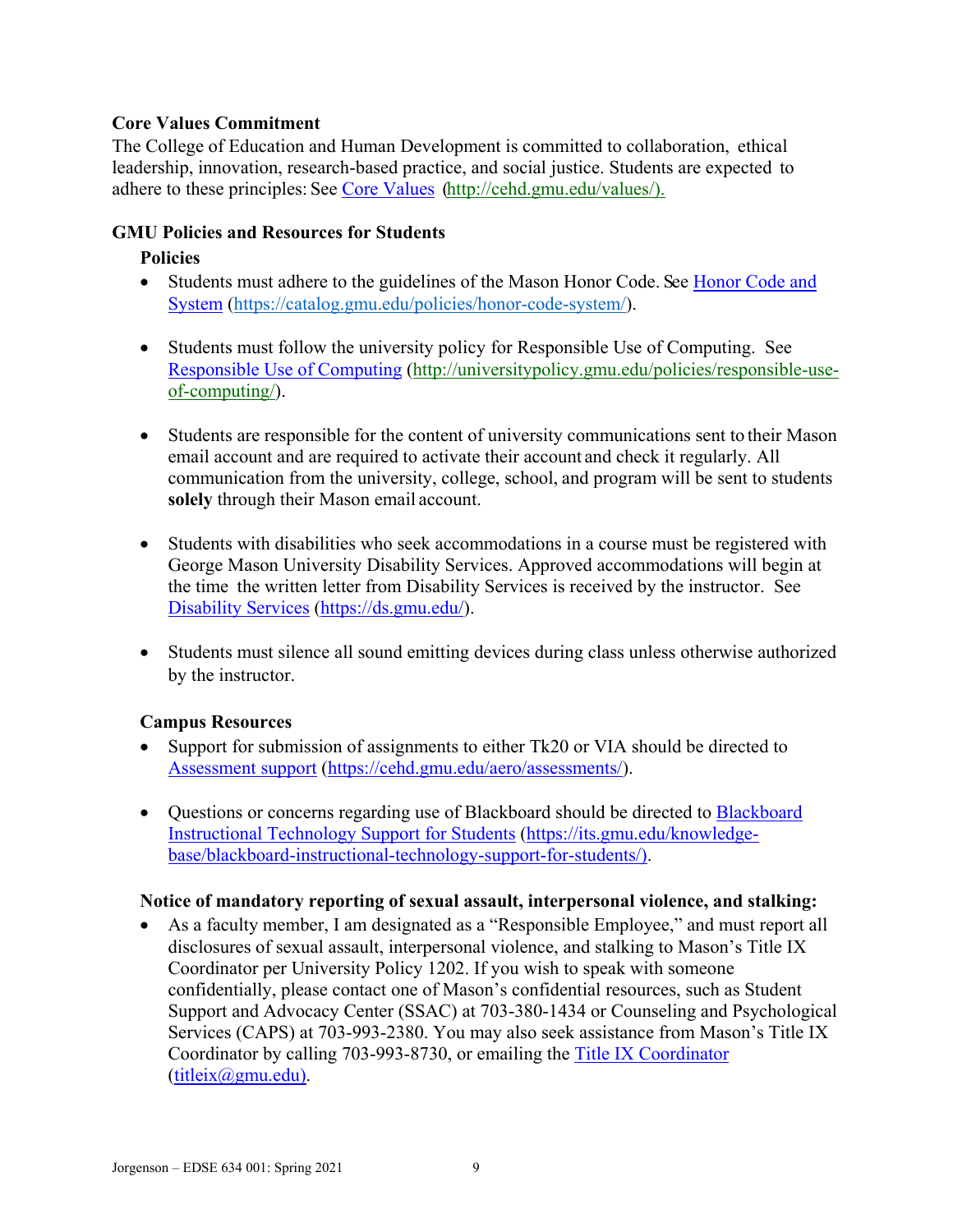- For information on student support resources on campus, see **Student Support Resources** [on Campus](https://ctfe.gmu.edu/teaching/student-support-resources-on-campus) [\(https://ctfe.gmu.edu/teaching/student-support-resources-on-campus\)](https://ctfe.gmu.edu/teaching/student-support-resources-on-campus).
- For additional information on the College of Education and Human Development, please visit our website [College of Education and Human Development](http://cehd.gmu.edu/) [\(http://cehd.gmu.edu/\)](https://cehd.gmu.edu/).

# **Appendix Assessment Rubric(s)**

# **VIA Rubric**

|                                                           | <b>Does Not Meet Expectations</b><br>$1(1-5 points)$                                                                                                                                                                                                                                 | <b>Meets Expectations</b><br>$2(6-9 points)$                                                                                                                                                                                                        | <b>Exceeds Expectations</b><br>3 (10 points)                                                                                                                                                                                                                                                                    |
|-----------------------------------------------------------|--------------------------------------------------------------------------------------------------------------------------------------------------------------------------------------------------------------------------------------------------------------------------------------|-----------------------------------------------------------------------------------------------------------------------------------------------------------------------------------------------------------------------------------------------------|-----------------------------------------------------------------------------------------------------------------------------------------------------------------------------------------------------------------------------------------------------------------------------------------------------------------|
| <b>Summary of Book</b><br>Competency 1.1K and 5.1K        | Candidate fails to provide a<br>clear description of the book,<br>including a description of<br>characters, background,<br>setting and plot.                                                                                                                                         | Candidate provides a<br>clear description of the<br>book, including a<br>description of<br>characters, background,<br>setting and plot.                                                                                                             | Candidate provides a<br>highly detailed description<br>of the book, including a<br>description of characters,<br>background, setting and<br>plot.                                                                                                                                                               |
| <b>Characteristics of ASD</b><br>Competency 1.1K and 5.1K | Candidate fails to describe<br>a minimum of three<br>characteristics of Autism<br>Spectrum Disorder that<br>are evident in the book's<br>character including at<br>least one social<br>characteristic.                                                                               | Candidate describes<br>a minimum of three<br>characteristics of<br>Autism Spectrum<br>Disorder that are<br>evident in the book's<br>character, including<br>at least one social<br>characteristic.                                                  | Candidate describes<br>more than three<br>characteristics of<br>Autism Spectrum<br>Disorder that are<br>evident in the book's<br>character including at<br>least one social<br>characteristic.                                                                                                                  |
| <b>Strengths</b><br>Competency 3.1K                       | Candidate fails to provide a<br>description of 3 strengths of<br>the book's character with<br>ASD.                                                                                                                                                                                   | Candidate provides<br>description of 3<br>strengths of the book's<br>character with ASD.                                                                                                                                                            | Candidate provides highly<br>detailed description of<br>more than 3 strengths of<br>the book's character with<br>ASD.                                                                                                                                                                                           |
| <b>Challenges</b><br>Competency 3.1K                      | Candidate fails to provide a<br>description of 3 challenges of<br>the book's character with<br>ASD.                                                                                                                                                                                  | Candidate provides<br>description of 3<br>challenges of the book's<br>character with ASD.                                                                                                                                                           | Candidate provides<br>highly detailed<br>description of more<br>than 3 challenges of<br>the book's character<br>with ASD.                                                                                                                                                                                       |
| <b>Personal Reflection</b><br>Competency 1.1K and 5.1K    | Candidate fails to provide<br>a personal reflection of<br>book's content including<br>(a) characters and (b) plot<br>elements. Candidate fails<br>to write about how their<br>values, experiences,<br>beliefs, and understanding<br>of ASD influence their<br>response to the novel. | Candidate provides<br>a personal reflection<br>of book's content<br>including (a)<br>characters and (b)<br>plot elements.<br>Candidate writes<br>about how their<br>values, experiences,<br>beliefs, and<br>understanding of<br>ASD influence their | Candidate provides a<br>highly detailed, personal<br>reflection of the book's<br>content including (a)<br>characters and (b) plot<br>elements. Candidate<br>writes in great detail about<br>how their values,<br>experiences, beliefs, and<br>understanding of ASD<br>influence their response to<br>the novel. |